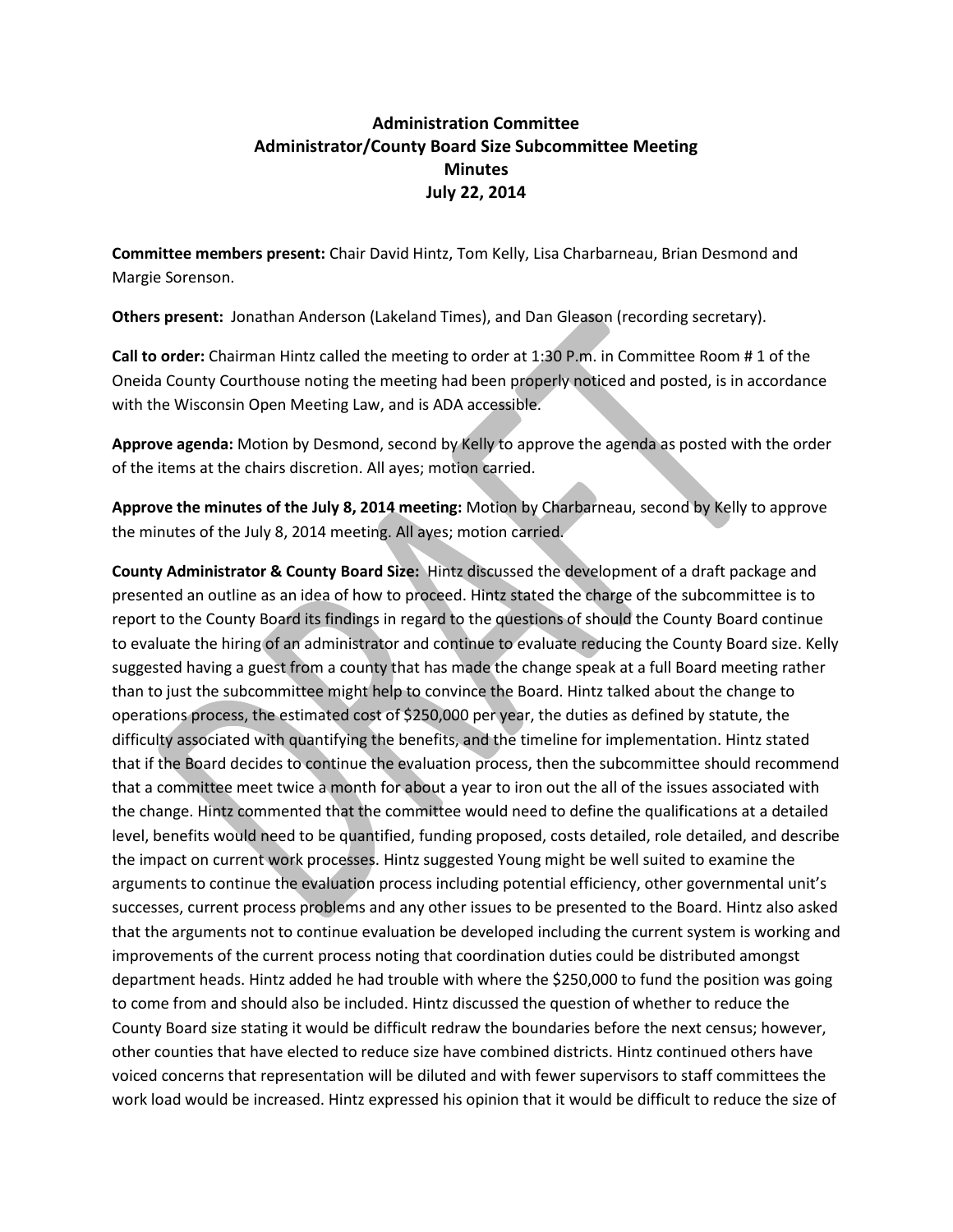the County Board unless an administrator is hired; however, the hiring of an administrator would help to enable the reduction in County Board size. Kelly expressed concern that if the reduction was not working the county would be stuck with it for 10 years. Desmond noted that it would likely be only 6 years because the first election would be in 2016 and the results of the 2020 census would be available in 2022 noting you can legally change once between censuses. Hintz asked if a referendum could be used to change the County Board size, but Desmond stated he believed that if the County Board decided to change it then the referendum is out until the next census. Hintz questioned if the report of this subcommittee should be presented at the August meeting so it can be reviewed and then a vote taken at the September meeting and if that would fulfill the role of the subcommittee. Desmond stated someone could make a motion to table this until the next meeting after the findings have been reviewed. Hintz stated a straightforward 10 slide PowerPoint package presentation that talks about these issues should be ready by the next meeting. Hintz discussed looking to the County Board for direction as to whether to continue or discontinue one or both of the questions and give them some idea of what it would take to continue to pursue it. Hintz stated he was not sure if the subcommittee reporting to the Administration Committee should be continued or rather a standalone committee that does this if the County Board decides to continue the process. Hintz expressed with Young's help, he would like to have a rough draft reviewed by Desmond for any legal issues ready by the August 5<sup>th</sup> meeting, to be taken to the August  $11<sup>th</sup>$  Administration Committee and back to this committee on August 12<sup>th</sup> to put the finishing touches on the presentation for the August 19<sup>th</sup> County Board meeting. Hintz stated that it might be helpful if Mort McBain, the retired Administrator from Marathon County, was invited to the August  $5<sup>th</sup>$  meeting so he could review the draft package and provide recommendations. Charbarneau volunteered to put together the PowerPoint slides for the arguments to not continue the evaluation. Hintz questioned if the same arguments to continue or not continue the evaluation of County Board size should also be presented and asked Kelly to work on the reasons not to continue. Sorenson commented on the funding alternatives and how Young had sent put a copy of the City's cost allocation to review, but the County does have a cost allocation plan in place and must be done in a certain prescribed way so the County can claim state aids through Social Services. Sorenson continued that the County does do it where it can, however, there are indirect costs that could be charged to other places but services would need to be cut since grant dollars would be used for administrative purposes. Sorenson stated that allocating some administrative costs to Public Health could result in an increase of \$5,000 to \$10,000 by shifting the funding from Public Health's budget with the source still being the tax levy. Sorenson stated the County does not have a lot of fee supported enterprise funds, so it doesn't have the number of fee sources the way the City does.

## **Future meeting dates:**

August 5, 2014 9:30 a.m. August 12, 2014 9:30 a.m.

**Future agenda topics:** Development of PowerPoint Presentation—rough draft to be taken to the August  $11<sup>th</sup>$  Administration Committee and back to this committee on August  $12<sup>th</sup>$  with finishing touches on the presentation for the August 19<sup>th</sup> County Board meeting. Ask Mort McBain to review the draft package and provide recommendations.